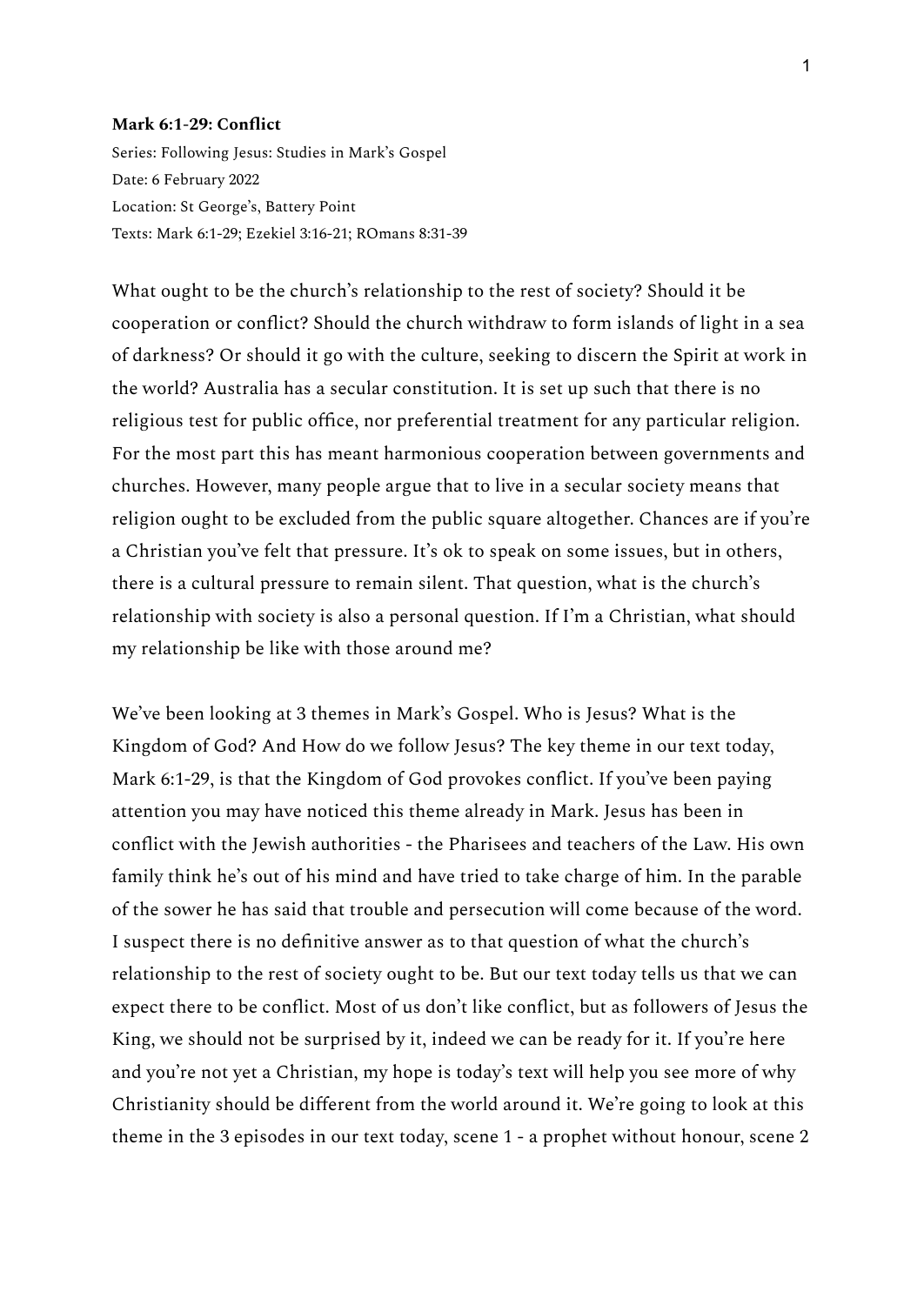- take nothing for the journey, scene 3 - Herod was greatly puzzled. So let's have a look together.

## **1. A prophet is without honour in his hometown (1-6)**

Have a read with me Mark 6:1-5

Jesus left there and went to his hometown, accompanied by his disciples. **2** When the Sabbath came, he began to teach in the synagogue, and many who heard him were amazed.

"Where did this man get these things?" they asked. "What's this wisdom that has been given him? What are these remarkable miracles he is performing? **3** Isn't this the carpenter? Isn't this Mary's son and the brother of James, Joseph, Judas and Simon? Aren't his sisters here with us?" And they took offense at him. **4** Jesus said to them, "A prophet is not without honor except in his own town, among his relatives and in his own home."

For our Asian friends, in English we have a saying, "Familiarity breeds contempt." This means you look down on something that you know well. This is the problem Jesus encounters. The people in his hometown think they know Jesus. After all, he grew up there. "Isn't this the carpenter? Isn't this Mary's son?" But Jesus says and does things that don't conform to their expectations. And rather than letting Jesus be himself, they take offense. They answer the question, "Who is Jesus?" with "He's who I say he is." And when he doesn't fit their box they get angry.

I find this moment so instructive when it comes to thinking about the place of the church in Western culture. In his book *Dominion: the making of the Western mind*, secular historian Tom Holland shows that the culture and morality of the West has been primarily and indelibly shaped by the Bible in general and the gospel in particular. But the intellectual project of the West for the past 300 years has been to throw off the shackles of our Christian childhood and move into the enlightened rationality of our adulthood. Familiarity breeds contempt. Our culture thinks it knows Jesus and the Christian faith. But in fact it has forgotten, or only half remembers. It wants Jesus on its own terms. So when the church proclaims God's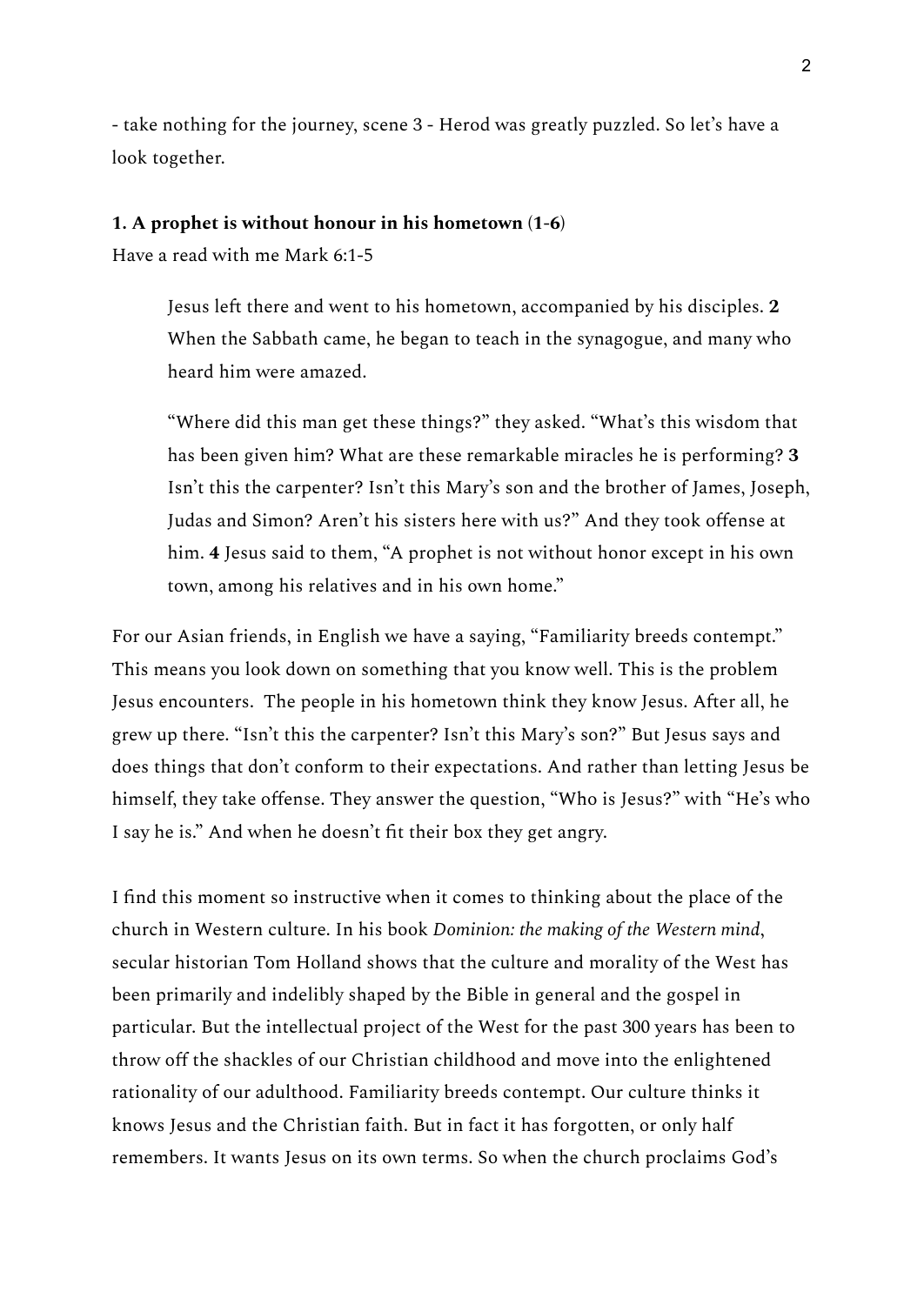wisdom found in the Bible, or when the power of God is displayed in the life of God's people, and these don't fit our culture's expectations, the culture takes offense. And what is the result? Read with me verse 5.

**5** He could not do any miracles there, except lay his hands on a few sick people and heal them. **6** He was amazed at their lack of faith.

We think that the church is dying because it is declining in the West. But in fact the church is growing at a faster rate than ever before. Where? In the majority world. There the faith of the church is great. There miracles abound. People are willing to listen and see and believe. Christianity is still new and they know their need. They see the great blessings that the Christian faith brings. Equality of all people before God. Freedom to serve. Love of neighbour. Care of the poor. Justice for the widow, the fatherless and the foreigner. Turning the other cheek. Taking the log out of your own eye. Forgiving even as God forgives you. Our problem in the West is pride. We take these things for granted and think that we've come up with all the blessings of our culture. We forget the deep wellspring of the West is the Gospel of Christ.

As followers of Christ, we should not be surprised or discouraged at the lack of faith we see around us. It's hard ground. A prophet is not without honour, except in his own town, among his relatives and in his own home. And at the same time we trust Jesus' words about the kingdom - that God is still at work growing his kingdom, though it looks the size of a mustard seed. In fact, this should shake us free from our pride and drive us to him, because only he can change hearts of stone and make them hearts of flesh.

And for each of us, but especially if you're not a believer. Will you hear and receive Jesus' wisdom and power, though it's not what you expect? Or will you take offense and miss who he really is?

Let's have a look at the second scene in verses 7-13.

## **2. Take nothing for the journey (7-13)**

In these verses Jesus sends the church on mission.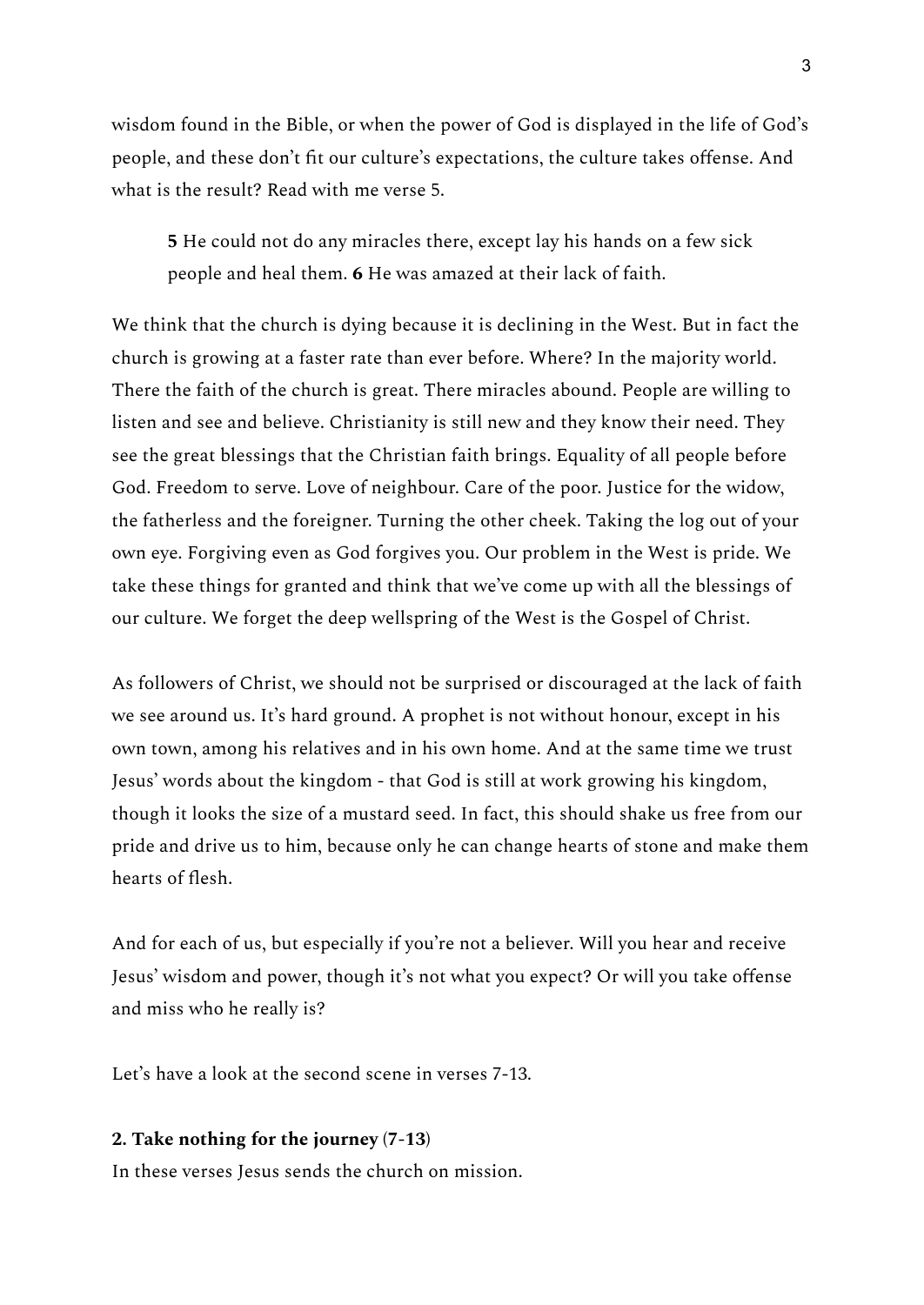Calling the Twelve to him, he began to send them out two by two and gave them authority over impure spirits. (7)

I take it that the Twelve here represent God's new covenant people, the Church. Notice in verse 12, that the Twelve are doing just what Jesus has been doing in Mark's gospel.

**12** They went out and preached that people should repent. **13** They drove out many demons and anointed many sick people with oil and healed them.

First preaching. What is their message? Jesus' first words in Mark are "The Kingdom of God is near. Repent and believe the good news." Here we see that little summary in verse 12 - "They went out and preached that people should repent." Second, they heal the sick and drive out demons, just like we saw Jesus do in chapter 5. This is proclaiming the kingdom of God in word and action. Jesus gives his church, us, the authority to do this. That is our mission as the church.

In verses 8-11 Jesus' tells the church how it is to conduct itself while on his mission. First we are to travel light and trust God.

**8** These were his instructions: "Take nothing for the journey except a staff—no bread, no bag, no money in your belts. **9** Wear sandals but not an extra shirt.

Sometimes Jesus' words here have been taken quite literally. When I studied theology my next door neighbour, Alfred, from Uganda was doing a PhD. He is now a bishop there. As a young man he was training to be a witch doctor under his grandmother. But one day he became very ill. Two traveling evangelists happened to stop by his bed. They prayed for him and he was healed. "Right," they said. "Now that Jesus has healed you, you need to come with us to the next village and share your story." And off he went and he has never looked back.

Alfred's experience is so far outside of ours. But as we as a church spend the next few months developing our vision and strategy for the next 5 years, I believe this text has much we need to hear. Last year we as a staff team read Center Church, a book on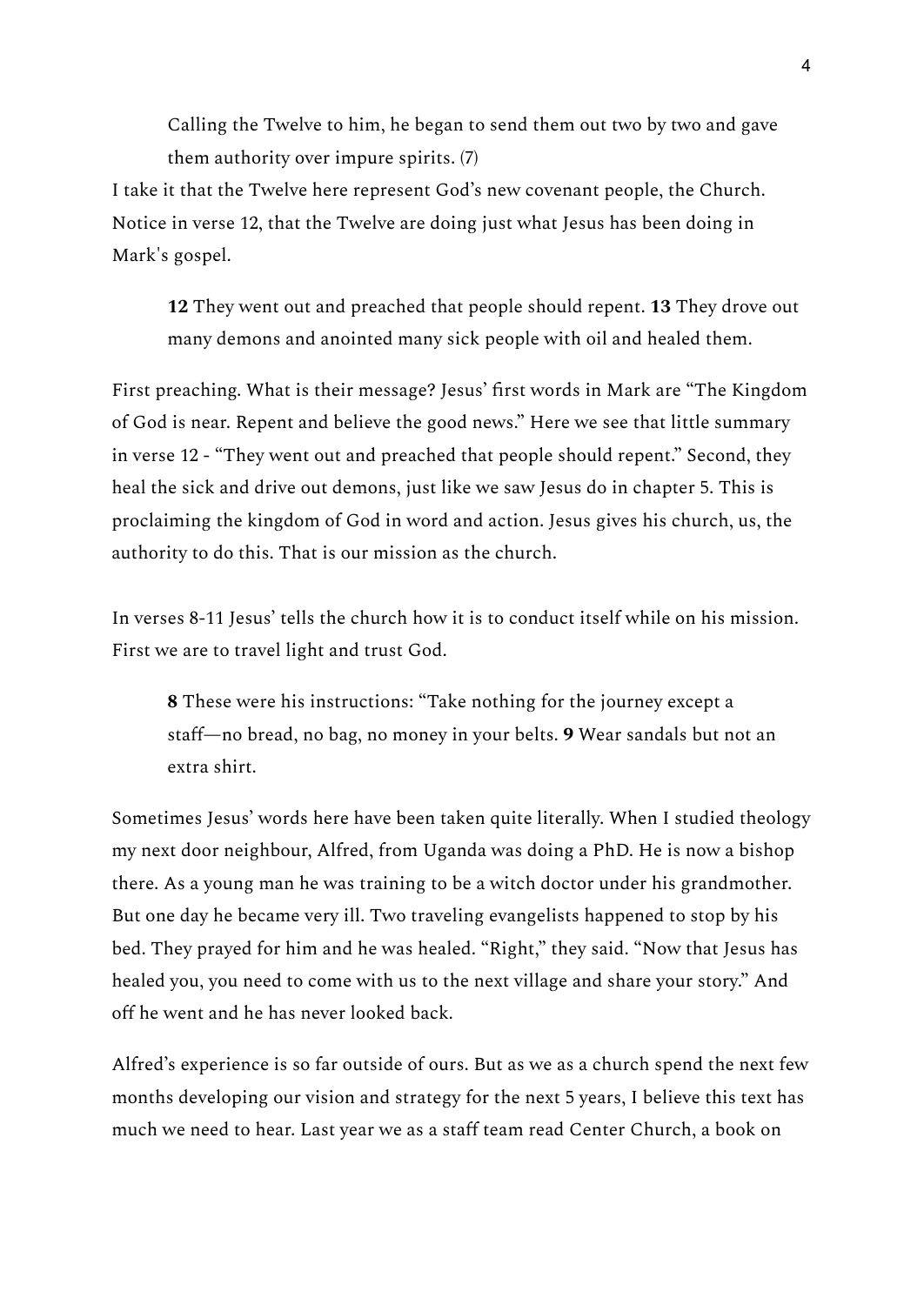ministry by Tim Keller. In the book he talks about how for churches to grow they need to be both institutions and movements. This is what he writes,

"Churches with no movement dynamics are like a person on a life support machine. I have seen at least 3 ways in which churches survive without movement dynamics." Number 2 is this:

"Some churches have a substantial endowment and a building that serves as a community center for the local population. In this situation, there is no need for outside financial or leadership assistance in the near term, but the church does not produce additional resources or dynamism to sustain growth through conversions and the spiritual growth of its members. It essentially operates as a well-run business. Finances come from a judiciously managed endowment, supplemented by income from rental fees, and a few donations." $^{\rm n}$ 

Yes, we are called to be prudent and wise as stewards of the gifts that God has given us. But these can become idols if we depend on them and fail to trust God. The resources he has given us are not to be stored for a rainy day. They don't guarantee our future. If we are to do the mission Jesus has given us, we need to hold lightly to the resources he has entrusted to us, and use them for the building of his Kingdom.

Second, we are to go where the door is open.

**10** Whenever you enter a house, stay there until you leave that town. **11** And if any place will not welcome you or listen to you, leave that place and shake the dust off your feet as a testimony against them."

This text is very confronting. Only God can change the heart. If, through us he knocks, and people don't open the door, then we're to move on. But where we do find welcome, we stay. This calls for spiritual discernment in our witness and sharing of our faith. But, thinking for us as a church, maybe it means stopping ministries that once found an open door, but now have only found closed hearts and rejected invitations.

Let's have a look at our third scene.

<sup>1</sup> Tim Keller, *Center Church*, Zondervan, 2012: 337-338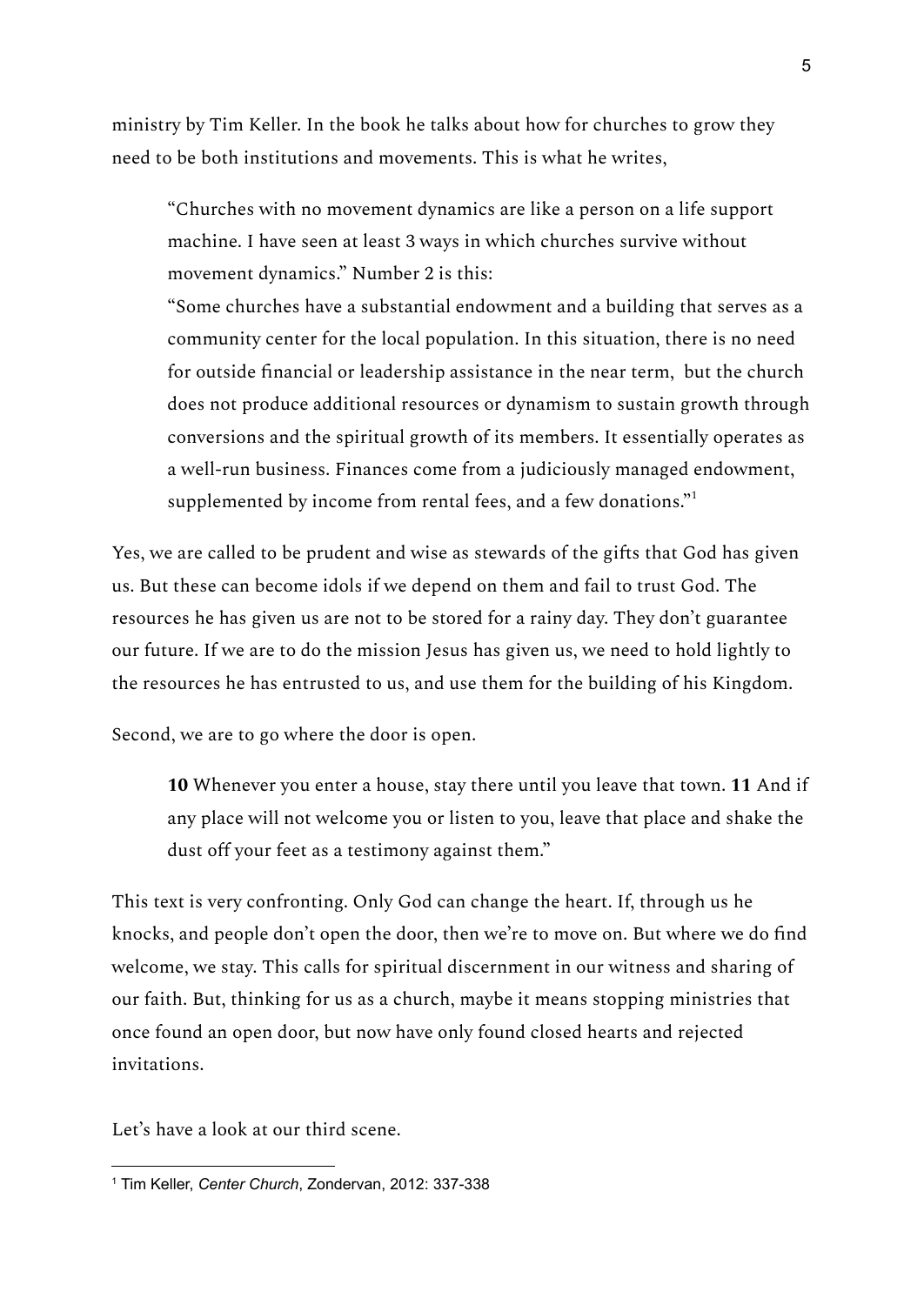## **3. Herod was greatly puzzled (14-29)**

The theme of these verses is that the Kingdom of God provokes conflict. This confrontation between Herod and John the Baptist is one of those moments of conflict between Church and State. I find it so interesting that this episode cuts across both a progressive and a conservative reading of the text.

In a progressive reading here you have a prophet speaking truth to power and a text that exposes injustice. Herod the aging despot takes advantage of his step daughter Salome and parades her as some sort of trophy to his watching officials. Her mother Herodias exploits Herod's weakness for pretty girls and uses her own daughter to get her revenge. It's a gross failure of parenting and abuse of power that leads to the grave injustice of executing an innocent man. The context for John's grisly execution is Herod displaying his power and wealth to the leading men of his kingdom, Galilee. The irony is that he shows himself a slave to his own apetites and the manipulations of his wife.

In a conservative reading, what is the root sin that gives birth to all the other wickedness in this sordid episode? Adultery. Sexual sin. Sleeping with someone who is not your spouse. The breaking of God's law, in this particular regard. "It is not lawful for you to have your brother's wife." John names the sacred cow. Herodias is furious that John has called out her sin, angry enough to kill him. Because that's what you have to do to silence the voice of conscience. Sin gives birth to sin. Herodias uses sex to manipulate Heord. And having compromised in one area, it's easier to compromise in another. Rather than own his mistakes, out of pride and vanity, to save face, Herod adds to adultery murder.

Which reading is right? The answer of course is both. Because the truth of God's word is not the handmaid of progressive or conservative morality. It stands independent and over them both, showing their blindspots and exposing their idols. You can't have the Bible's vision of justice without its sexual ethics and vice versa. Sin you see doesn't discriminate. Greed and Lust are both disordered desires that devastate individuals and communities and defy God. Nor is the Kingdom of God the birthright of either progressive or conservative politics. The Kingdom of God brings